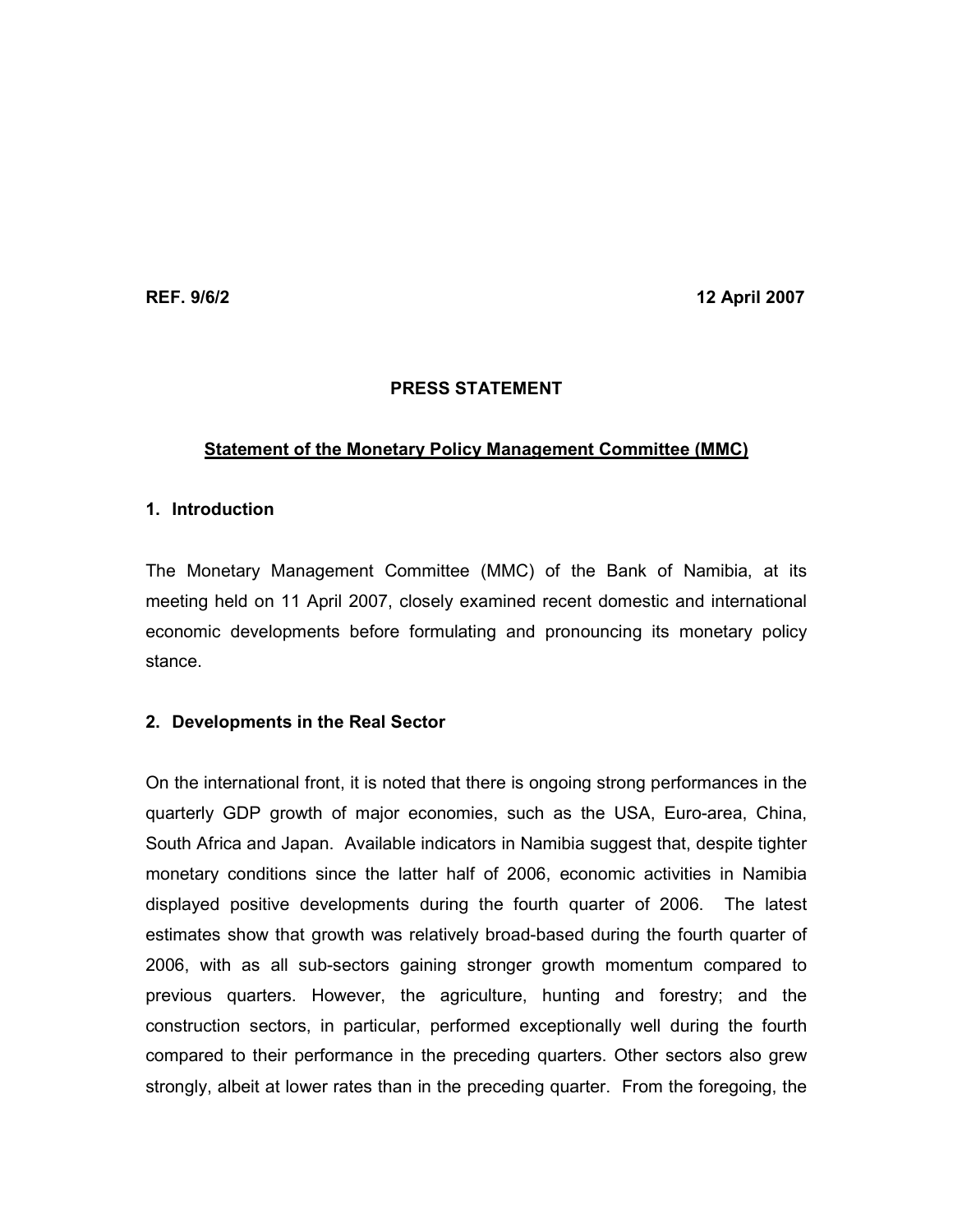economy is expected to have expanded at a provisional growth rate of 4.6 per cent in 2006.

#### 3. Inflation Developments

Since the last MMC meeting in February of this year, the outlook for inflation has on balance moderately improved. In line with the moderation in international oil prices, and in response to tighter domestic monetary conditions, inflationary pressures subsided to 6.0 percent in both the first two months of 2007 from 6.1 percent in December 2006. While the easing of inflationary pressures is a welcome development, the level of inflation remains a concern when compared with the level that prevailed a year ago, when the annual rate of inflation was only 3.7 per cent.

The factors that continue to contribute to the relatively high inflation rate are increases in food prices, mainly in the sub-categories of meat, fish, cereals and fruit. Other categories that exerted upward pressure on inflation were housing and transport. However, the rise in prices related to transport started to decelerate due to the fuel retail pump price decreases in October and December 2006, as well as in January this year.

Having considered the latest inflation developments, forecasts and expectations, the MMC does not expect the Namibian inflation rate to abate significantly in the immediate future as inflationary pressures are expected to persist, mainly on account of volatile crude oil prices and a weaker currency. While, the South African Production Price Index (PPI), being a leading indicator for consumer price inflation in Namibia, showed a slight decrease of 9.5 percent during February 2007 compared with the 9.8 per cent during the preceding month, this slowdown was mainly triggered by lower fuel prices. The PPI, and its concomitant impact on CPI, might change due to volatile oil prices and an expected increase in food prices coupled with substantial increases in maize prices since the last MMC meeting.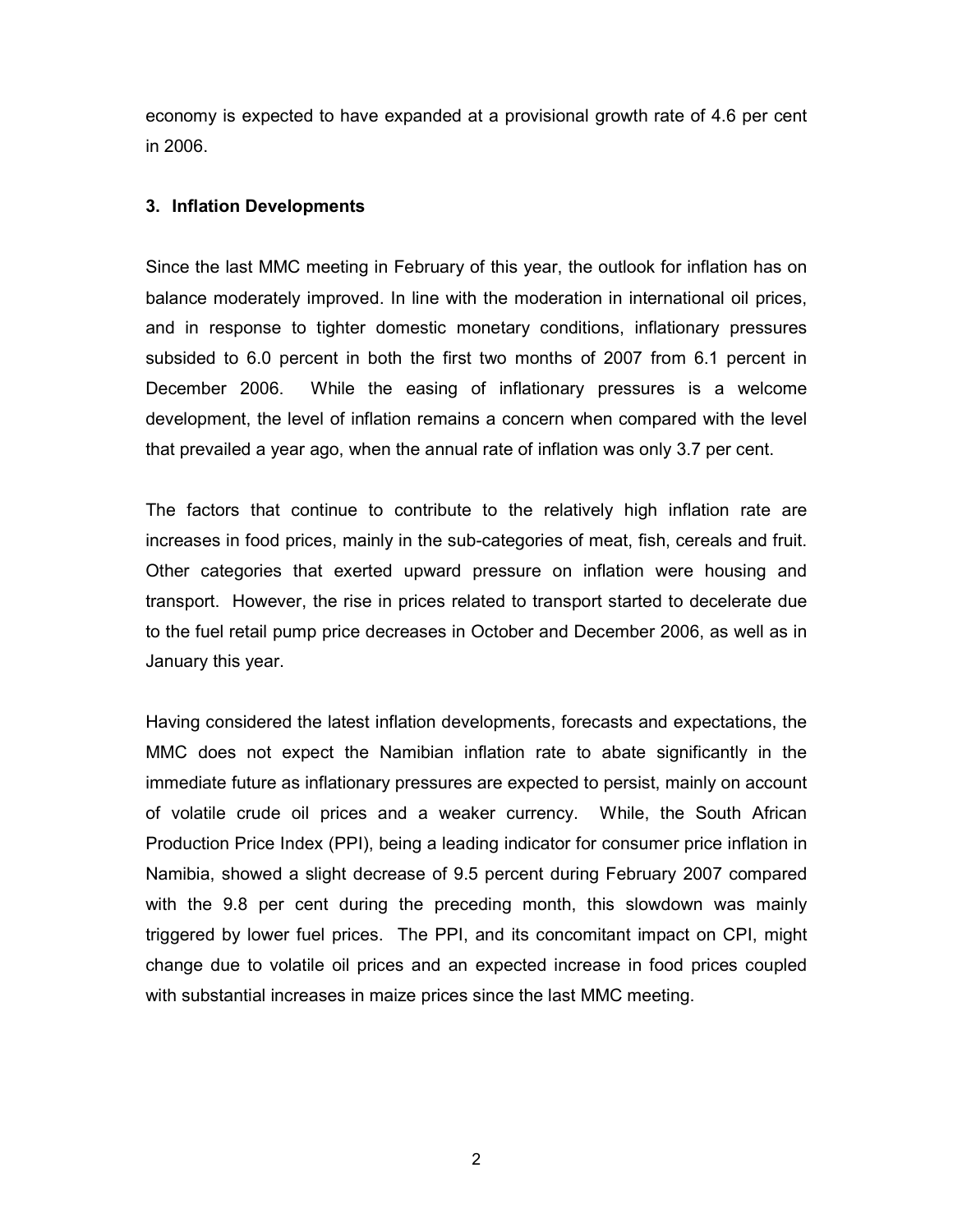#### 4. Exchange Rates

The Namibia Dollar (NAD) continued to depreciate steadily against the major currencies. Responsible for the weakening is the persisted high deficit on the external current account of the South African balance of payments, which, in turn, has resulted from the firm consumer demand in South Africa. The Namibia Dollar traded at a monthly average of N\$7.35, N\$14.3 and N\$9.73 during March 2007 against the US Dollar, Pound Sterling and the EURO, respectively. This month-onmonth depreciation, while improving Namibia's export competitiveness, is causing import prices to rise, thus, further exerting inflationary pressures.

### 5. Credit Extension to the Private Sector

Although growth in banks' credit to the non government sector continued to expand at a robust pace, there are sign of a slowdown since the last quarter of 2006. For instance, the annual growth rate of credit expansion to the non government sector slowed from 18.3 percent in October 2006 to 15.5 percent in February 2007.

The downward movement in the growth of credit extension was reflected in credit extended to both businesses and individuals. The annual growth in credit to businesses in February was 12.4 percent, while that for individuals stood at 17.3 percent. The corresponding rates for October 2006 were 16.5 percent and 19.3 percent, respectively. It is also encouraging to note that the bulk of increase in credit extension occurred in the mortgage category sub-sector. Growth in mortgage credit expanded at a healthy rate of 27.7 percent in the month of February 2007. In line with the decelerated growth in credit extension, there are also signs of slowdown in other demand indicators, such as the number of new vehicles sales which declined from a peak of 850 units in November 2006 to 734 units in February 2007. Passenger vehicles sales, in particular, displayed a sharp decline from 371 units to 304 units in February this year.